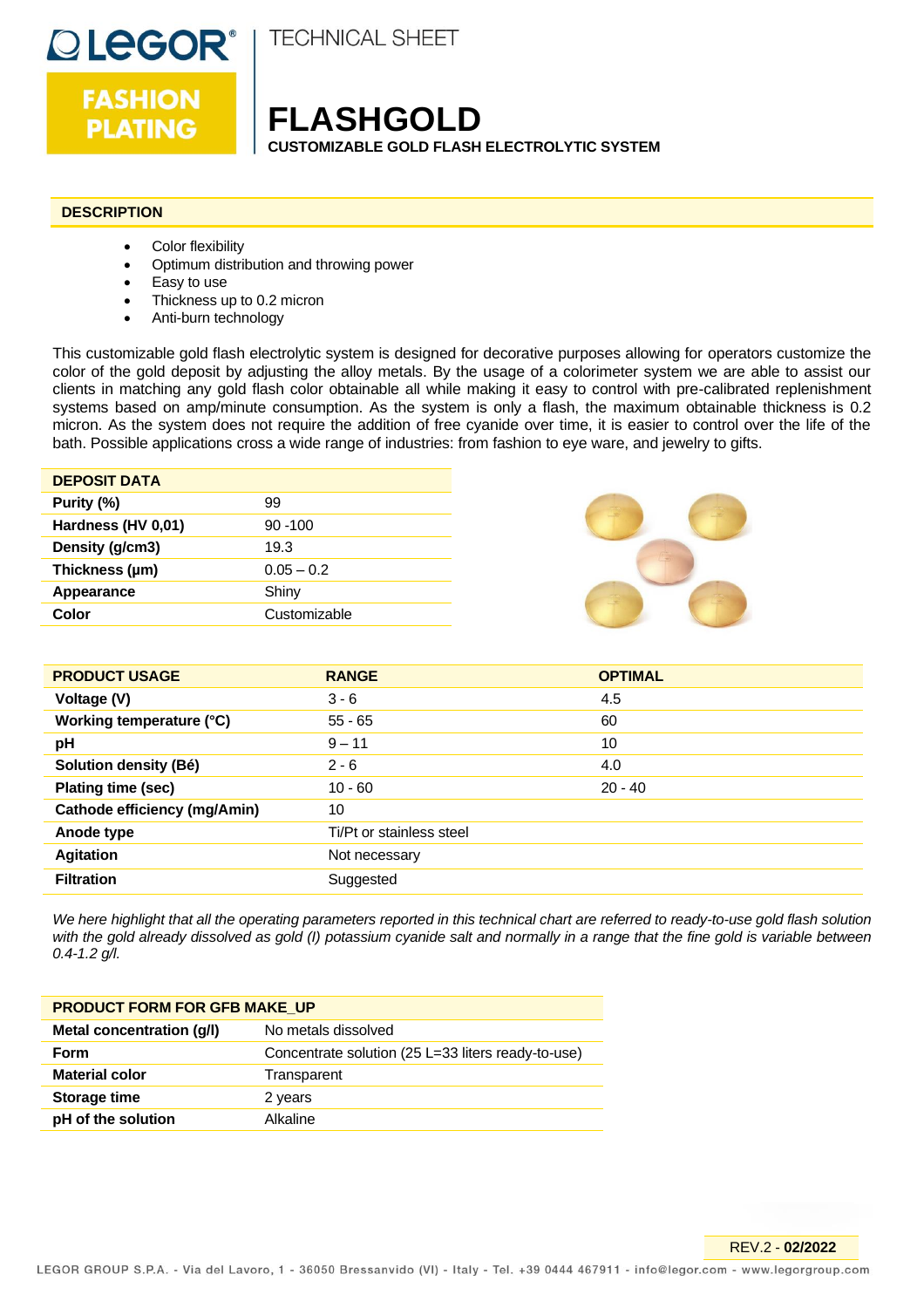

**TECHNICAL SHEET** 

# **FASHION PLATING**

# **FLASHGOLD**

**CUSTOMIZABLE GOLD FLASH ELECTROLYTIC SYSTEM**

| <b>NECESSARY PRODUCTS</b> |                                                                  |  |
|---------------------------|------------------------------------------------------------------|--|
| <b>GFB</b>                | Concentrate make-up for gold flash (25L=33 Liters ready-to-use)  |  |
| GFB-7                     | Concentrate make-up for gold flash (5,25L=7 Liters ready-to-use) |  |
| <b>AUS683*</b>            | Gold (I) Potassium cyanide salts (68.3% Au)                      |  |
| <b>FLASHGOLD-R</b>        | Replenisher solution for flash gold plating 1 L                  |  |
| <b>GFNI*</b>              | Nickel complex solution for gold flash 20 g/l (Ni), 1L           |  |
| <b>GFCU*</b>              | Copper complex solution for gold flash 30 g/l (Cu), 1L           |  |
| GFAG*                     | Silver complex solution for gold flash 30 g/l (Ag), 1L           |  |
| <b>FLASHGOLD-SC</b>       | Conducting salts for gold flash 5kg                              |  |
| <b>GFM</b>                | Wetting agent for gold flash 1L                                  |  |

\* Substances which are subjected to the international regulations concerning transportation of dangerous goods.

# **READY-TO-USE SOLUTION PREPARATION**

Before to start the ready-to-use solution preparation, be sure that the working tank is perfectly cleaned. If not, the same must be washed carefully with 2% KOH + 2% sodium phosphate solution heated at 50°C leaving it inside the working tank for not less than two hours. After that period wash it with abundant DI water.

At this point follow stepwise this procedure:

- Fill the working tank with the **GFB** or **GFB-7** make-up in the necessary quantity required to set the desired volume plating solution
- Dissolve the required amount of **AUS683** Gold Potassium Cyanide salt 68.3% considering that 1 g of fine Au is equal to 1,46 g of salts. **This operation must be done by dissolving previously it in a portion of hot demineralized water and then poured it in the working tank.**
- Add then the eventual required bonding metal complex solution (**GFCU**, **GFAG**, **GFNI**) in the quantity necessary to match the final desired gold tone color.
- Raise the final volume and ready-to-use concentrations for plating solution by adding DI water. In doing so, we remind that the **GFB** make-up is concentrate at 75% of the ready to use volume and that part of this water has been (in case) already introduced by the solution of gold potassium cyanide salts pre-dissolved as well as with the addition of the required complexing metals solutions..
- Heat it up at 60°C (working temperature) and start to plate.

# **FOR 100 L Gold Flash preparation at 0.8 g/l Au**

All those premised, the following are the quantities necessary for 100 liter preparation of gold flash working at 0.8 g/l Au:

**GFB:** 75 liters **AUS683:** 117,13 g

**GFAG** and **GFCU have to be added according with the final achievable color** and for this reason please **refer to our Technical Support Service.** We will indicate you the right quantities of both complexing metals to be added in initial make-up set up phase as well as during standard restoring operations and analysis.

**DI-WATER:** Until reaching final 100 L volume.

### **BATH MAINTENANCE**

The criterium to do the additions is:

### **EVERY 1000 Amin add:**

- 10 g of fine gold as Gold (I) Potassium Cyanide, 68.3% salt.,
- 1 liter of **FLASHGOLD-R** unit replenisher

REV.2 - **02/2022**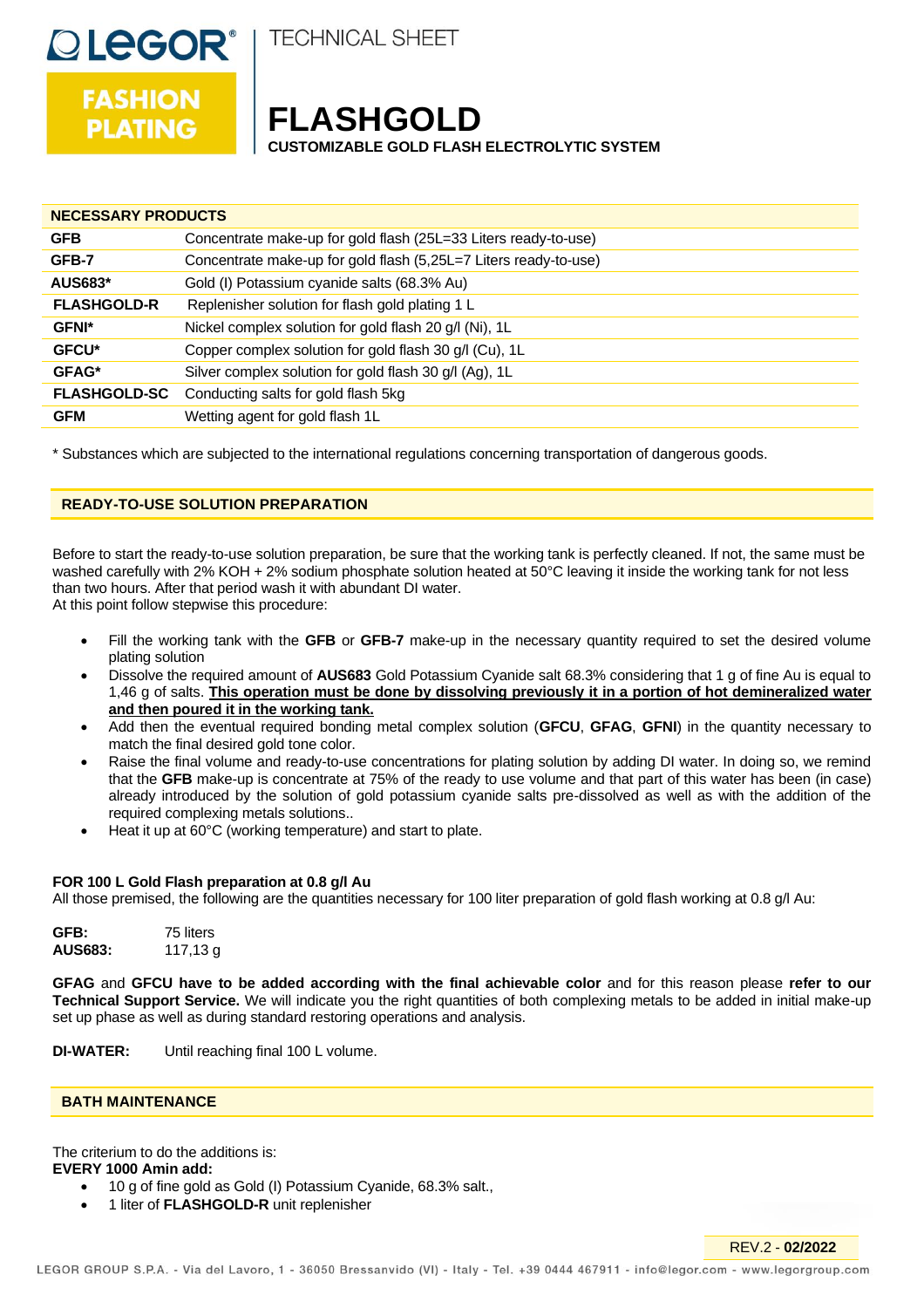



**FLASHGOLD CUSTOMIZABLE GOLD FLASH ELECTROLYTIC SYSTEM**

For some specific colorations consider that specific replenisher solutions are available and sold in 1 liter bottle containing 5 replenisher units of 200 ml each. In these cases, the restoring guideline advices to add 1 unit of these replenisher solutions – *equal to 200 ml of solution*- together with 10 g of fine gold.

NOTE: All those values must differ from case and case, depending on the characteristics of the plant, type of item to be plated, or working methodology.

This plating process is very easy to run **but being every specific gold color strongly dependent of every metal species dissolved,** IT IS STRONGLY SUGGESTED TO DO FREQUENT ANALYTICAL CHECKS (by AA or ICP) IN ORDER TO NOT MOVE TOO MUCH FROM THE EQUILIBRIUM SITUATION THE PLATING SOLUTION. Every single metal will be adjusted by using every single bonding metal complex concentrate solution (**GFCU**, **GFAG**, **GFNI**).

**Our Technical Service Department is always available to provide you the right analysis and service you need to maintain properly the plating solution.**

#### **EQUIPMENT**

In order to drive properly the gold flash plating process we suggest to work with the following equipment:

- Materials for working tank: Polypropylene;
- DC rectifier with low ripple residue:  $(AC < 5\%)$ ;
- Ampereminute counter;
- Heating elements in Pyrex or Titanium or quartz in order to reach 60°C where the plating solution gives the optimal results
- Agitation: suggested for solution through a Filter Magnetic Driven Pump.
- 5-15 µm filter cartrdiges in PP that must to be previously boiled and washed with DI water for 3 hours at least to prevent any possible organic contamination.
- Anodes: In Ti/Pt or Steel

### **WATER PURITY**

To preserve the electrolytic solution from any type off possible contamination during both preparation and restoring operation it is strongly recommended the use of deionized water (DI water) with a conductivity less than 3 µS/cm (without any traces of organic compounds, silicates and boron

# **SERVICE TOOLS OVERVIEW**

**pH corrections:** to raise it add slowly concentrate potassium hydroxide solution (20-30%); in case to lower it (very seldom) add in case 20-30% of phosphoric acid solution.

**Density of the solution:** maintain it inside optimum range. In case it has to be raised use 10-12 g/l of **FLASHGOLD-SC** conducting salt to higher the density of 1 °Bé.

**Burns at high current density areas:** if it happens it means that normally the density of the solution is lower than nominal values (see higher). If by chance the density is ok but the problem is still happening it is possible to add 0.5-1.0 ml/l of wetting agent **GFM** solution to eliminate this problem.

**On the items agitation while plating:** for gold flash treatments it is not necessary.

#### **PRE TREATMENT**

Preliminary degreasing should be done through a cycle of ultrasonic degreasing solution. Rinse with running water and then degrease electrolytically by the use of the suitable alkaline solution of the **NEATECH** line suggested by our Technical Department..